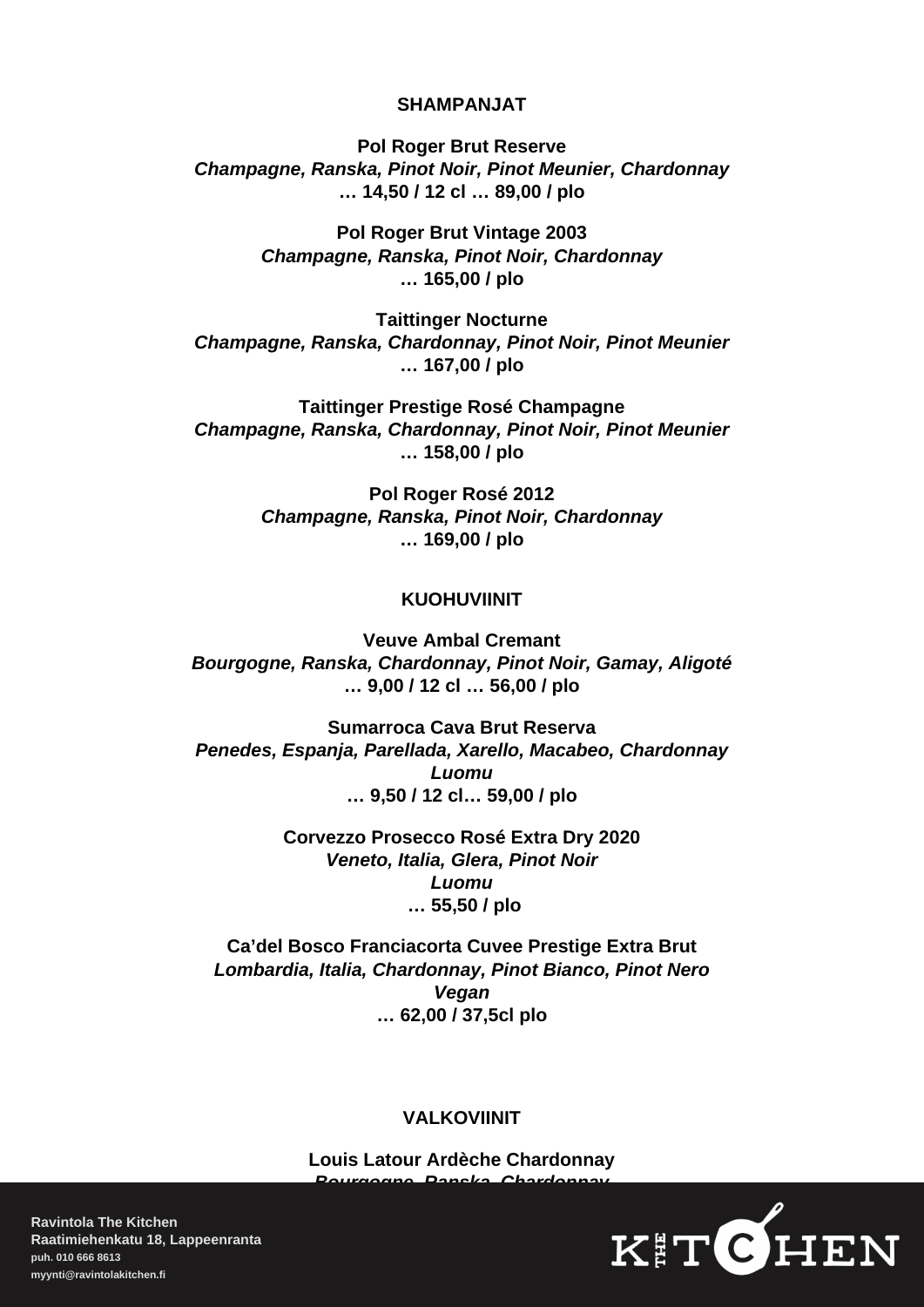Roccafiore Fiordaliso Bianco 2019 Umbria, Italia, Grechetto Luomu … 9,20 / 12 cl … 12,30 / 16 cl … 57,00 / plo

Emilio Moro Polvorete 2019 Ribera del Duero, Espanja, Godello … 10,30 / 12 cl … 13,70 / 16 cl … 64,00 / plo

Albamar Alvarinho Rias Baixas, Espanja, Albarino … 10,90 / 12 cl … 14,50 / 16 cl … 68,00 / plo

Pinot Gris Grand Premier Cru Coteaux de Schengen 2017 Remich, Luxemburg, Pinot Gris … 10,90 / 12 cl … 14,50 / 16 cl … 68,00 / plo

> Alois Lageder Pinot Grigio Alto Adige, Italia, Pinot Grigio Vegan … 11,20 / 12 cl … 14,90 / 16 cl … 70,00 / plo

# VALKOVIINIT

Schloss Sommerhausen Silvaner Steinbach Franken, Saksa, Silvaner Vegan … 76,00 / plo

Elena Walch Sauvignon Vigna "Castel Ringberg" Alto Adige, Italia, Sauvignon Blanc … 78,90 / plo

> Tokaj Furmint Sec 2008 Unkari/Eurooppa, Furmint, Hárslevelü … 80,00 / plo

Chablis 1er Cru Montee de Tonnerre 2018 Chablis, Ranska, Chardonnay … 86,00 / plo

Domaine Christophe Semaska Lys d'Or Condrieu Rhône, AC Condrieu, Ranska, Viognier … 94,00 / plo

Château Vieux Taillefer Blanc 2015 Bordeaux, Saint-Emilion, Chasselas, Sauvingnon Blanc, Sauvignon Gris, Sémillon … 99,00 / plo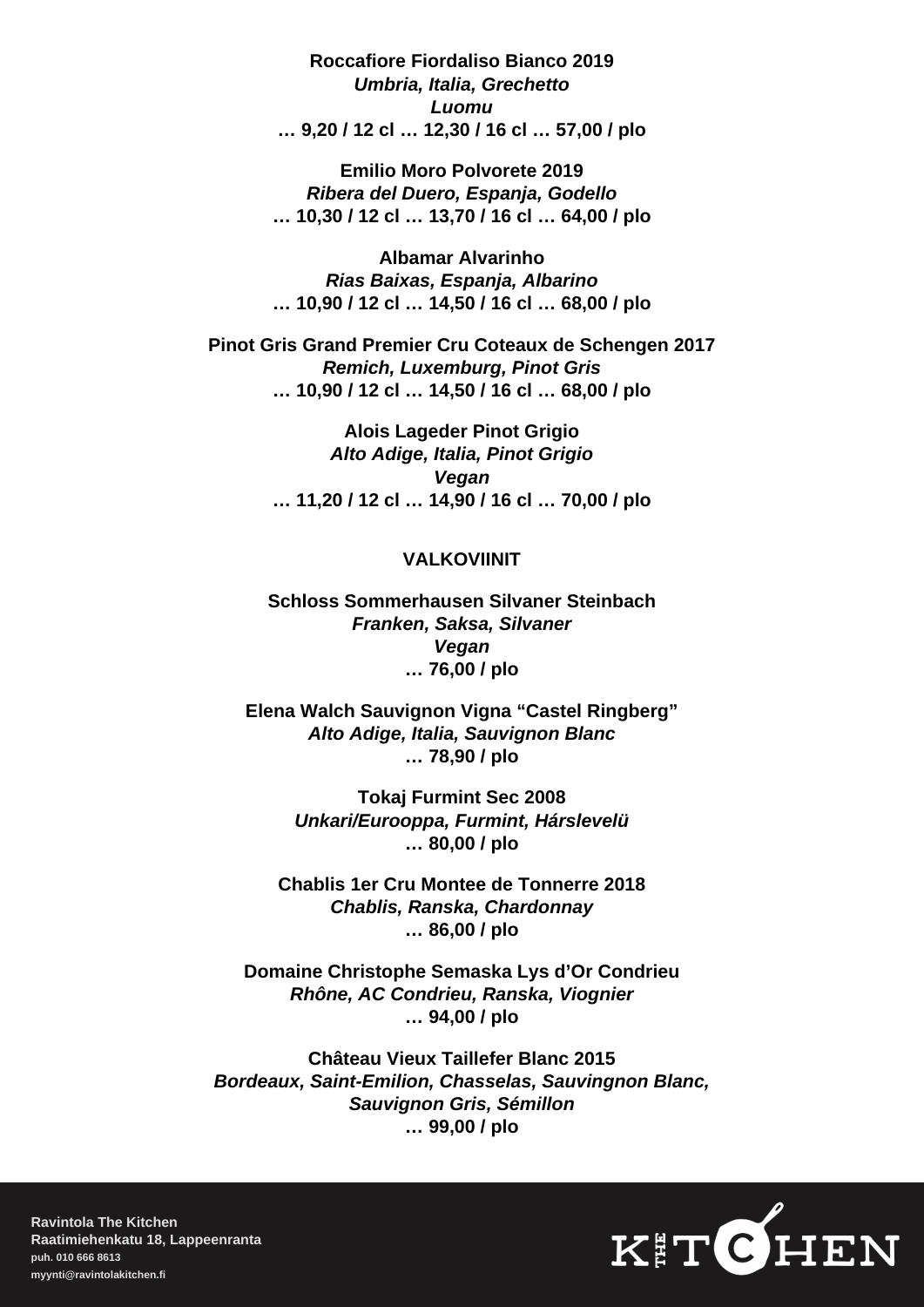Tissot Chardonnay Patchwork 2018 Jura, Ranska, Chardonnay Natural … 99,00 / plo

Ravintola The Kitchen Raatimiehenkatu 18, Lappeenranta [puh. 010 666 8613](/var/www/fs3/53/kolmekiv/public_html/kitchen/uusi/tel:0106668613) [myynti@ravintolakitchen.fi](mailto:myynti@ravintolakitchen.fi)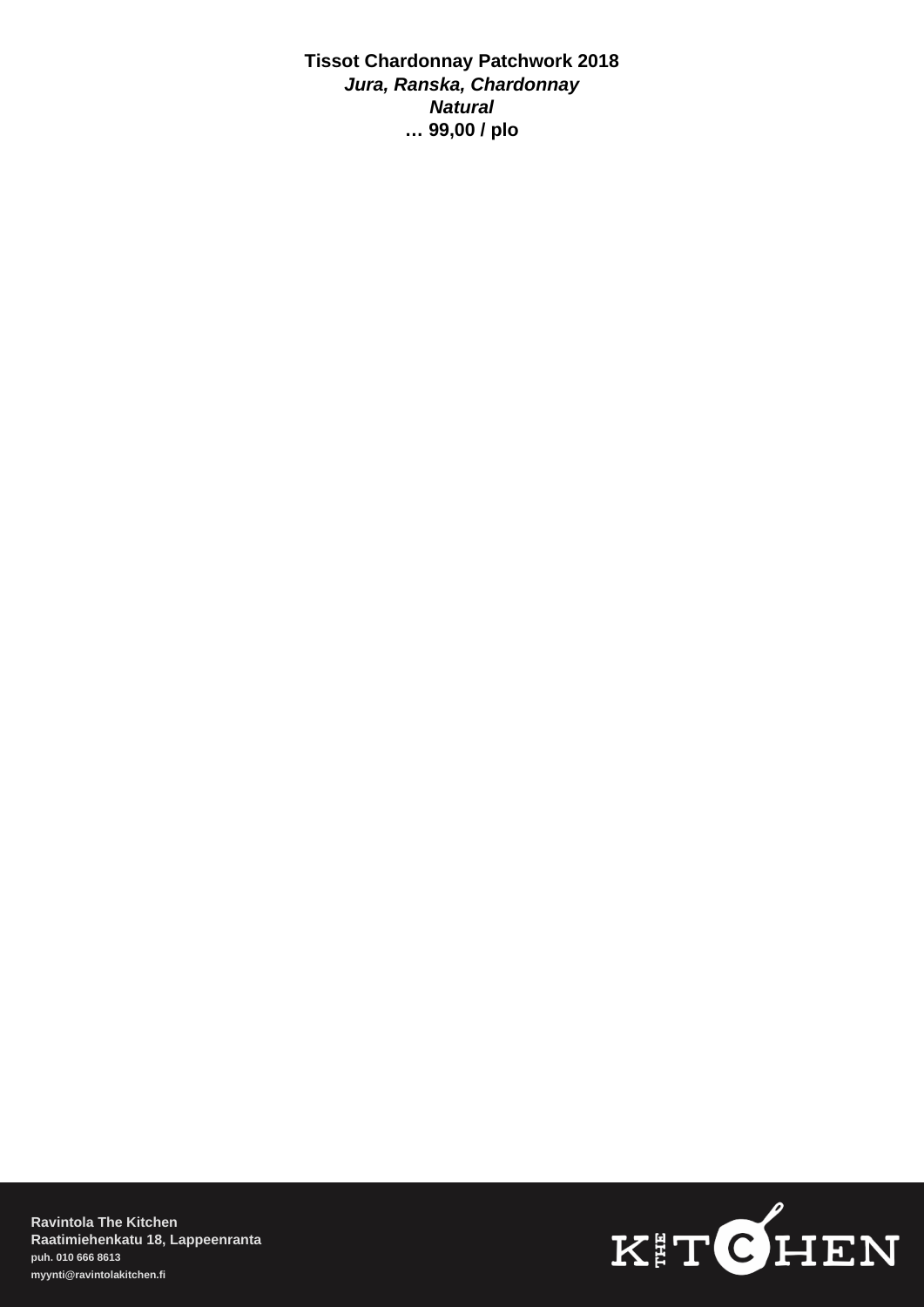#### PUNAVIINIT

Mariana Tinto 2020 Alentejo, Portugali, Touriga Nacional, Aragonez, Alicante Bouchet, Trincadeira … 8,30 / 12 cl … 11,00 / 16 cl … 51,00 / plo

> Wilhelm Walch Lagrein Alto Adige DOC 2020 Alto Adige, Italia, Lagrein Vegan … 9,60 / 12 cl … 12,80 / 16 cl … 60,00 / plo

Albamar Fusco 2019 Rias Baixas, Espanja, Mencia … 10,30 / 12 cl … 13,70 / 16 cl … 64,00 / plo

Valpolicella DOC Classico Ripasso Lena di Mezzo 2018 Custoza, Italia, Corvina, Corvinone, Rondinella Vegan … 10,40 / 12 cl … 13,90 / 16 cl … 65,00 / plo

Wente Vineyards Sandstone Merlot Livermore Valley, Yhdysvallat, Merlot, Petite Sirah, Petite Verdot, Cabernet Sauvignon Vegan … 10,40 / 12 cl … 13,90 / 16 cl … 65,00 / plo

Renato Corino Barbera d'Alba 2019 Piemonte, Italia, Barbera Luomu … 10,40 / 12 cl … 13,90 / 16 cl … 65,00 / plo

## PUNAVIINIT

Domaine des Sarradels Bandolino 2016 Roussillon, Ranska, Grenache, Mourverde … 78,00 / plo

Alvaro Palacios Camins del Priorat 2019 Priorato, Espanja, Garnacha, Samsó, Syrah, Cabernet Sauvignon, Merlot … 91,00 / plo

Mamete Prevostini Grumello Valtellina Superiore Lombardia, Italia, Nebbiolo … 94,00 / plo

Château Saint-Nicolas 1998 Bordeaux, Ranska, Merlot, Cabernet Sauvignon, Cabernet Franc